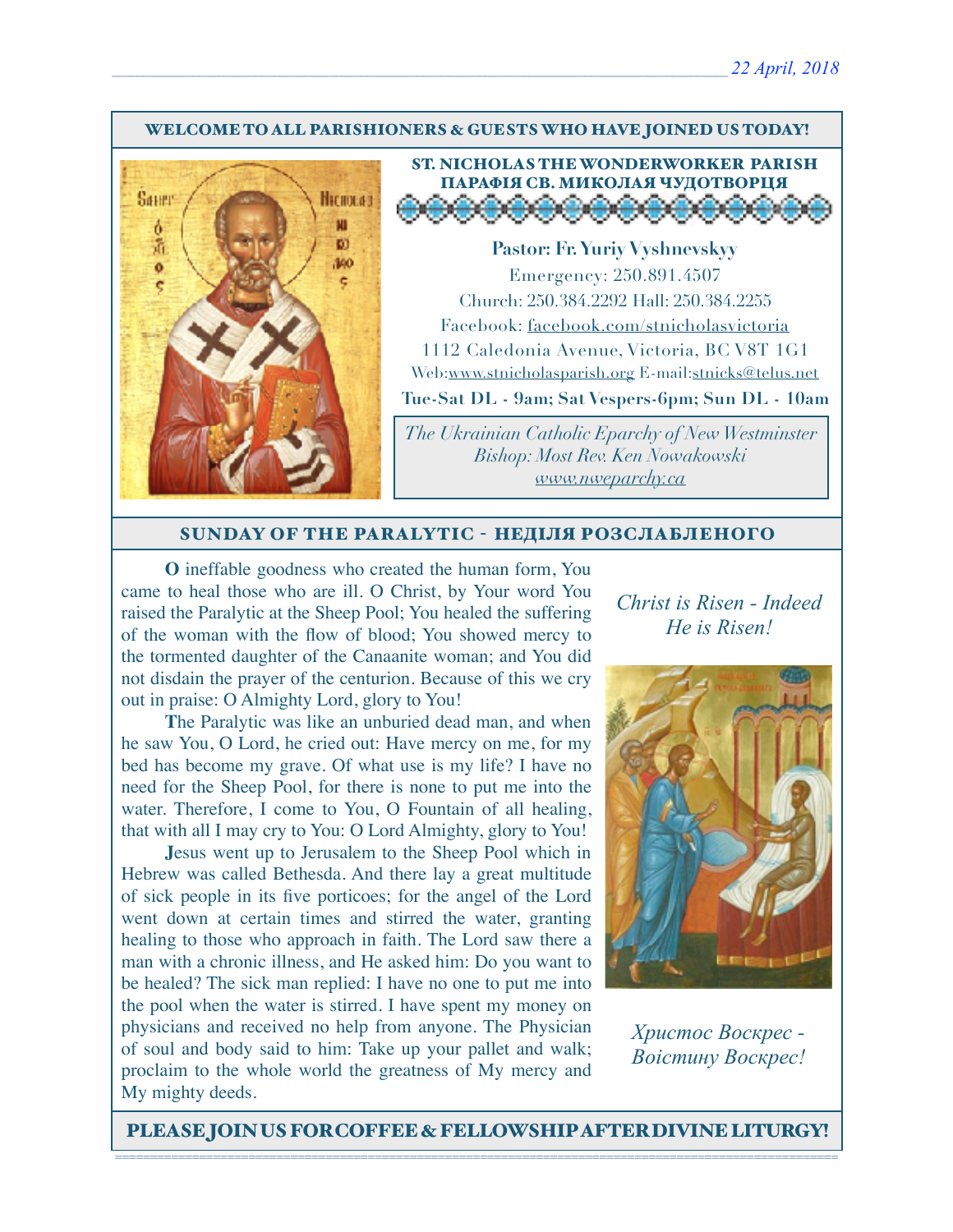| <b>SUNDAY HYMNS</b>                                                                                        |                   |                                                             |                                                                           |                                                             |                    |  |
|------------------------------------------------------------------------------------------------------------|-------------------|-------------------------------------------------------------|---------------------------------------------------------------------------|-------------------------------------------------------------|--------------------|--|
| <b>OPENING HYMN</b>                                                                                        |                   |                                                             | Христос Воскрес! Ликуйте Нині/Rejoice! For Christ Is Risen! pg. 196-197   |                                                             |                    |  |
| <b>COMMUNION HYMN</b>                                                                                      |                   |                                                             | Согласно заспіваймо / Let Us Sing and Chant Our Praise. pg. 188-190       |                                                             |                    |  |
| <b>CLOSING HYMN</b>                                                                                        |                   |                                                             | Христос воскрес! Під Небозвід/The Lord Is Risen from the Dead pg. 198-199 |                                                             |                    |  |
| Please join us today in singing our Sunday hymns!                                                          |                   |                                                             |                                                                           |                                                             |                    |  |
| <b>SUNDAY &amp; DAILY SCHEDULE</b>                                                                         |                   |                                                             |                                                                           |                                                             |                    |  |
| <b>SUNDAY, April 22</b>                                                                                    |                   | Divine Liturgy - for the Parishioners of St Nicholas Parish |                                                                           | 10:00 AM                                                    |                    |  |
| <b>MONDAY, April 23</b>                                                                                    |                   |                                                             |                                                                           | <b>NO SERVICESS</b>                                         |                    |  |
| TUESDAY, April 24                                                                                          |                   |                                                             | Divine Liturgy of St. John Chrysostom                                     |                                                             | 9:00 AM            |  |
| <b>WEDNESDAY, April 25</b>                                                                                 |                   | <b>NO SERVICESS</b>                                         |                                                                           |                                                             |                    |  |
| THURSDAY, April 26                                                                                         |                   |                                                             | Divine Liturgy of St. John Chrysostom                                     |                                                             | 9:00 AM            |  |
| FRIDAY, April 27                                                                                           |                   |                                                             | Divine Liturgy of St. John Chrysostom                                     |                                                             | 9:00 AM            |  |
| <b>SATURDAY, April 28</b>                                                                                  |                   |                                                             | Divine Liturgy of St. John Chrysostom<br><b>Vespers</b>                   |                                                             | 9:00 AM<br>6:00 PM |  |
| <b>SUNDAY, April 29</b>                                                                                    |                   |                                                             |                                                                           | Divine Liturgy - for the Parishioners of St Nicholas Parish |                    |  |
| Please Note: to request a Divine Liturgy for a special intention, please see Fr. Yuriy to arrange for it!  |                   |                                                             |                                                                           |                                                             |                    |  |
| <b>SUNDAY EPISTLE READERS</b>                                                                              |                   |                                                             |                                                                           |                                                             |                    |  |
| <b>DATE</b>                                                                                                | <b>READING</b>    | <b>UKRAINIAN</b>                                            |                                                                           | <b>ENGLISH</b>                                              |                    |  |
| <b>SUNDAY, April 22</b>                                                                                    | Act. 9:32-42      | Andrij Pelekhatyi                                           |                                                                           | Marian Chalifoux                                            |                    |  |
| <b>SUNDAY, April 29</b>                                                                                    | Act. 11: 19-30    |                                                             | Motria Koropecky                                                          | <b>Robert Herchak</b>                                       |                    |  |
| SUNDAY, May 6                                                                                              | Act. 16: 16-34    | Yuliya Pelekhata                                            |                                                                           | <b>Bryan Melnyk</b>                                         |                    |  |
| SUNDAY, May 13                                                                                             | Act.2:16-18;28-36 | Glikeria Iwanuck                                            |                                                                           | Peter Iwanuck                                               |                    |  |
| Thank you, Epistle readers, for your service in proclaiming God's Word!                                    |                   |                                                             |                                                                           |                                                             |                    |  |
| <b>2018 PARISH COUNCIL EXECUTIVE</b>                                                                       |                   |                                                             | <b>PASTORAL MINISTRY &amp; HOLY MYSTERIES</b>                             |                                                             |                    |  |
|                                                                                                            |                   |                                                             |                                                                           |                                                             |                    |  |
| SECRETARYRichard DeMerchant - 250.893.3484                                                                 |                   |                                                             |                                                                           |                                                             |                    |  |
| TREASURERWilliam Vanderven - 250.478.1458                                                                  |                   |                                                             | BAPTISMSby appointment<br>MARRIAGESsix months notice should               |                                                             |                    |  |
| FINANCIAL SECRETARYDavid Newberry - 250.598.8197                                                           |                   |                                                             | be given to the parish priest, and he should be                           |                                                             |                    |  |
| FUNDRAISING/HALL RENTALRobert Herchak - 250.386.7872                                                       |                   |                                                             | contacted before any other arrangements are made                          |                                                             |                    |  |
| MAINTENANCEMurray Chapman - 250.658.4769                                                                   |                   |                                                             | FUNERALSby appointment                                                    |                                                             |                    |  |
| LITURGICAL COMMITTEEMotria Koropecky - 250.658.3051                                                        |                   |                                                             |                                                                           |                                                             |                    |  |
| MEMBER AT LARGECindy Lazaruk - 778.677.9072                                                                |                   |                                                             |                                                                           |                                                             |                    |  |
| <b>Bequests &amp; Wills:</b> Leaving a bequeath is a process of giving a donation through your will. It is |                   |                                                             |                                                                           |                                                             |                    |  |

simply a distribution from your estate to a charitable organization through your last will and testament. It can be as small or as large a donation as you wish. It is important that you talk to your lawyer about the process. In your kindness please remember St Nicholas the Wonderworker Ukrainian Catholic Church in your bequeath and will. If anyone wishes to make such a bequeath in their will, the following clause may be included or added to a will: "I give, devise, and bequeath to St Nicholas the Wonderworker Ukrainian Catholic Parish - 1112 Caledonia Avenue, Victoria BC, V8T 1G1, the sum of \$  $\qquad \qquad$  (or  $\qquad \qquad$  % of my estate), to be used for the benefit of the parish and it's pastoral activities."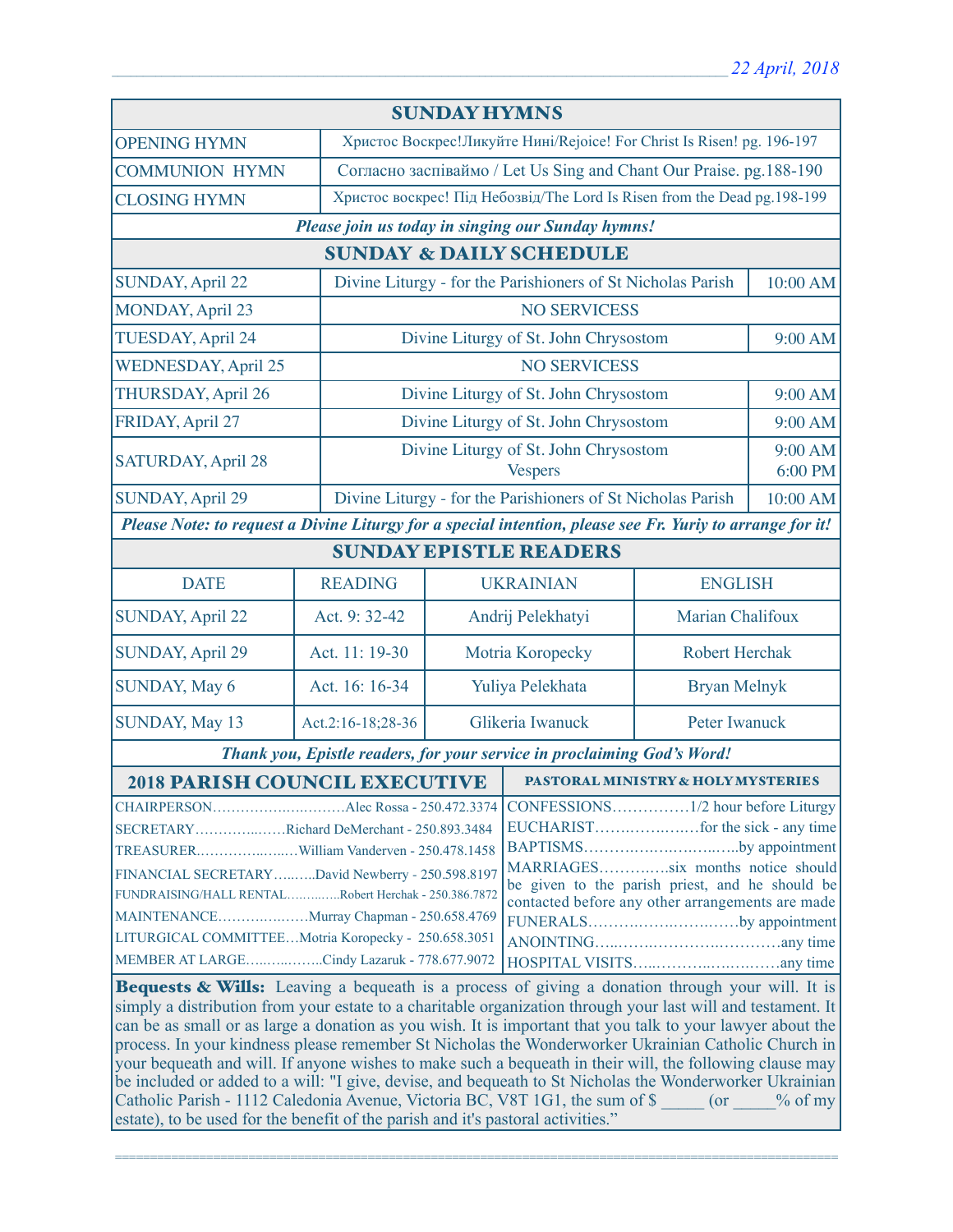# **Vibrant Parish Prayer**

**O** God, Creator of Heaven and Earth! Because of your indescribable love for us, you sent your Only-Begotten Son, Our Lord and Saviour, Jesus Christ - The Way, The Truth, and The Life and our Salvation. In His name, we turn to You. Strengthen our hearts and minds in Christian love and in unity of purpose as we strive to build a Vibrant Parish. Give us the grace to model our lives according to the Word of God. Instill in us the desire to pray and to celebrate the Holy Mysteries as one Christian Family in our Parish Community. Inspire us to follow Your great command to be a servant to the less fortunate among us! Grant this, O Lord, through the mercies and love for mankind of Your Only-Begotten Son with whom You are blessed, together with Your All-Holy, Good and Life-Giving Spirit, now and forever and ever. Amen!



# **The Vibrant Parish**

**A Place To Encounter The Living Christ** Through the word, the Holy Mysteries & Prayer, Serving One's Neighbor, Leadership Fostering & Serving Unity and Missionary Spirit (His Beatitude Sviatoslav)



### **Молитва Живої Парафії**

**Г**осподи Ісусе Христе, Пастирю Добрий, як колись Ти пригорнув заблуканих овечок, щоб вони пізнали Твій голос і були Твоїм стадом, так і сьогодні глянь ласкаво з небесних висот на нашу парафію та зішли на неї Твого Святого Духа, щоб вона була місцем пізнання радості Доброї Новини. Скріплюй нас Твоєю присутністю та єднай нас кожночасно в молитві. Даруй нам духа служіння ближньому, щоб у нашій парафії кожний міг зустріти Тебе, милостивого Бога. Благослови наш духовний провід Твоєю мудрістю і дай, щоб ніхто з нас не шкодував ні часу, ні талантів, ні матеріальних дібр для розбудови Твого царства. Єднай нас у мирі та злагоді, щоб ми були Твоєю спільнотою любові. Всели в нас місійного духа, щоб ми стали тим світилом євангельського слова, молитви і добрих діл, що кличе кожного до участі в Божественному житті, щоб славилося, Спасе, Твоє Ім'я з безначальним Твоїм Отцем та пресвятим, благим і животворящим Твоїм Духом нині, і повсякчас, і на віки віків. Амінь.

# DIVINE LITURGY PROPERS

*The Divine Liturgy - An Anthology for Worship: Liturgy - pg. 270-318; propers - pg. The Liturgy prescribed for today is that of St. John Chrysostom.* 

**Troparion, Tone 3:** Let the heavens be glad, let the earth rejoice,\* for the Lord has done a mighty deed with His arm.\* He trampled death by death. He became the first-born of the dead;\* He saved us from the abyss of Hades\* and granted great mercy to the world.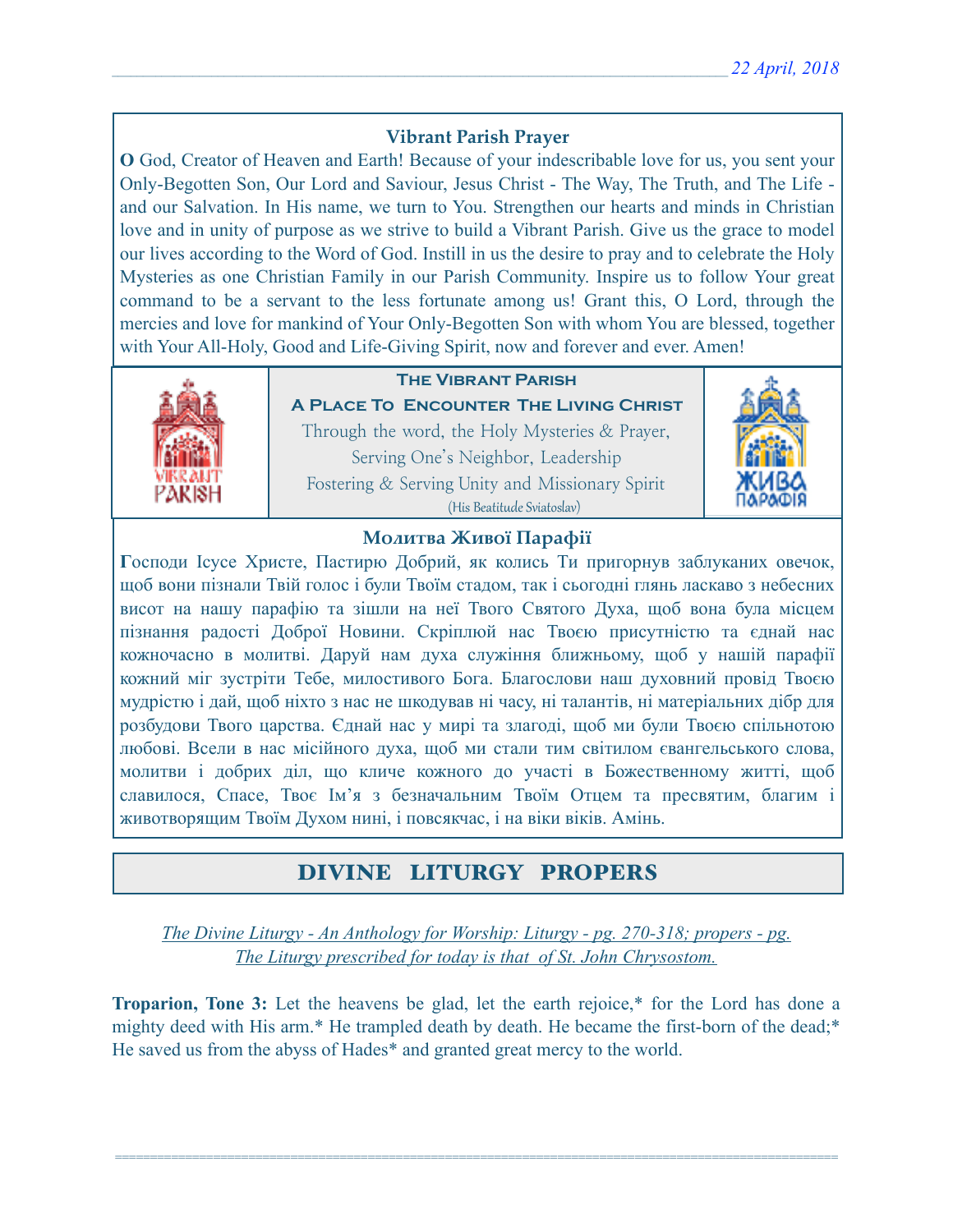**Glory: Kontakion, Tone 3:** Lord, as of old You raised the Paralytic,\* lift my soul by Your divine presence,\* for by many sins and foolish actions,\* I, too, am now afflicted and crippled.\* Raise me, that being saved I may cry to You:\* Glory to Your power, O merciful Christ.

**Now: Kontakion, Tone 8:** Though You descended into a tomb, O Immortal One,\* yet You destroyed the power of Hades;\* and You rose as victor, O Christ God,\* calling to the myrrhbearing women: Rejoice!\* and giving peace to Your Apostles:\* You, who grant Resurrection to the fallen.

**Prokeimenon, Tone 1:** Let Your mercy, O Lord, be upon us, as we have hoped in You. *Verse:* Rejoice in the Lord, O you just; praise befits the righteous.

**Epistle - Act 9:32-42 - A reading from the Acts of the Apostles:** In those days Peter went here and there among all the believers, he came down also to the saints living in Lydda. There he found a man named Aeneas, who had been bedridden for eight years, for he was paralysed. Peter said to him, 'Aeneas, Jesus Christ heals you; get up and make your bed!' And immediately he got up. And all the residents of Lydda and Sharon saw him and turned to the Lord. Now in Joppa there was a disciple whose name was Tabitha, which in Greek is Dorcas. She was devoted to good works and acts of charity. At that time she became ill and died. When they had washed her, they laid her in a room upstairs. Since Lydda was near Joppa, the disciples, who heard that Peter was there, sent two men to him with the request, 'Please come to us without delay.' So Peter got up and went with them; and when he arrived, they took him to the room upstairs. All the widows stood beside him, weeping and showing tunics and other clothing that Dorcas had made while she was with them. Peter put all of them outside, and then he knelt down and prayed. He turned to the body and said, 'Tabitha, get up.' Then she opened her eyes, and seeing Peter, she sat up. He gave her his hand and helped her up. Then calling the saints and widows, he showed her to be alive. This became known throughout Joppa, and many believed in the Lord.

**Alleluia, Tone 1:** *Verse:* Of Your mercies, O Lord, I will sing forever; with my mouth I will proclaim Your truth from generation to generation. *Verse:* For You have said, "Mercy will be established forever."

**Gospel - John 5:1-15 -** At that time Jesus went up to Jerusalem. Now there is in Jerusalem at the Sheep (Gate) a pool called in Hebrew Bethesda, with five porticoes. In these lay a large number of ill, blind, lame, and crippled. For from time to time an angel of the Lord used to come down into the pool; and the water was stirred up, so the first one to get in after the stirring of the water was healed of whatever disease afflicted him. One man was there who had been ill for thirtyeight years. When Jesus saw him lying there and knew that he had been ill for a long time, he said to him, "Do you want to be well?" The sick man answered him, "Sir, I have no one to put me into the pool when the water is stirred up; while I am on my way, someone else gets down there before me." Jesus said to him, "Rise, take up your mat, and walk." Immediately the man became well, took up his mat, and walked. Now that day was a sabbath. So the Jews said to the man who was cured, "It is the sabbath, and it is not lawful for you to carry your mat." He answered them,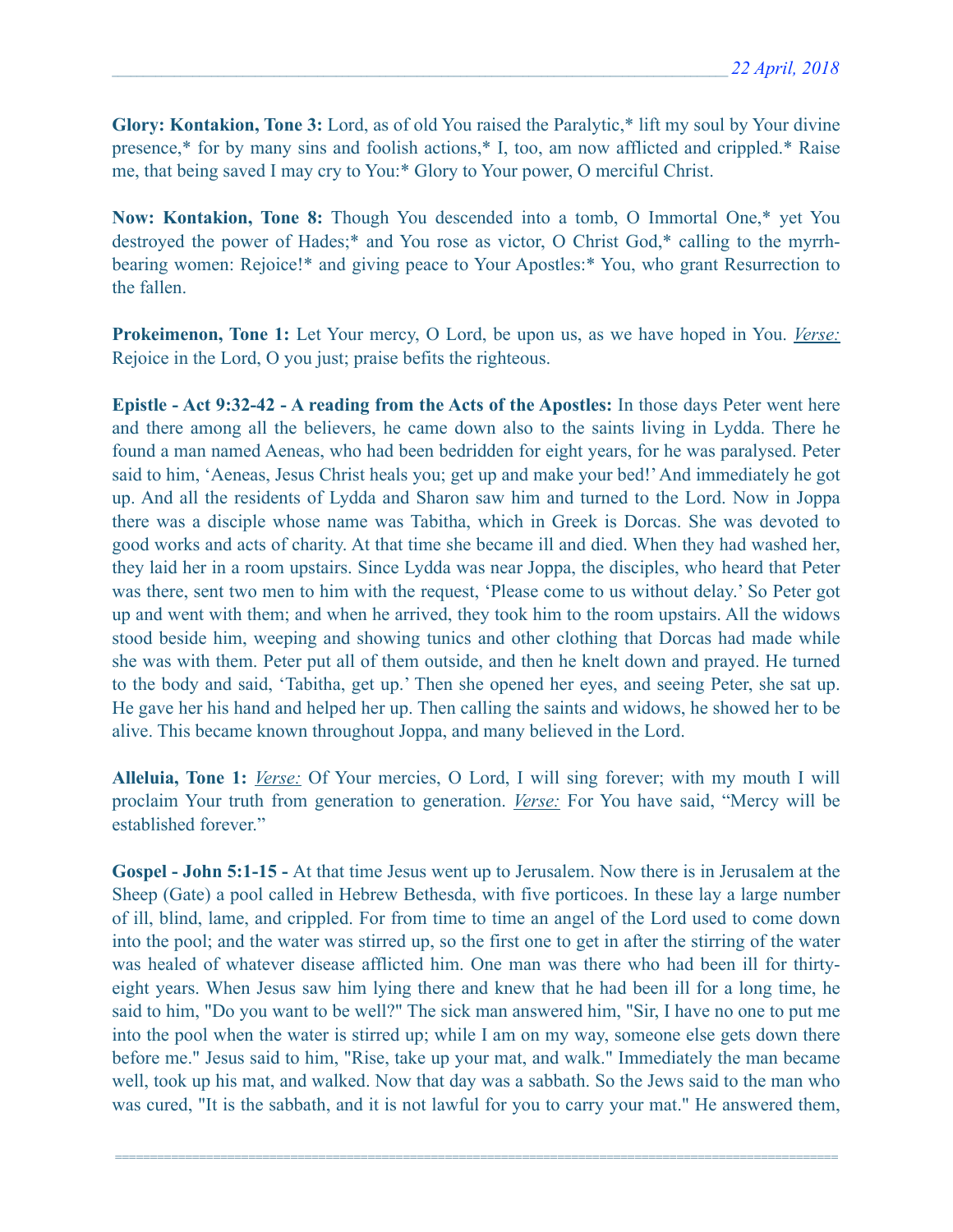"The man who made me well told me, 'Take up your mat and walk.'" They asked him, "Who is the man who told you, 'Take it up and walk'?" The man who was healed did not know who it was, for Jesus had slipped away, since there was a crowd there. After this Jesus found him in the temple area and said to him, "Look, you are well; do not sin any more, so that nothing worse may happen to you." The man went and told the Jews that Jesus was the one who had made him well.

*Instead of* **"It is truly..."** *we sing:* The Angel cried out to the One full of Grace: O chaste Virgin, rejoice! And again I say, Rejoice! Your Son has risen from the tomb on the third day, and raised the dead. Let all people rejoice! Shine, shine, O new Jerusalem! for the glory of the Lord has risen upon you! Exult now and be glad, O Sion! And you, O chaste Mother of God, take delight in the resurrection of your Son.

**Communion Hymn:** Receive the Body of Christ;\* taste the fountain of immortality.\* Praise the Lord from the heavens; praise Him in the highest.\* Alleluia, alleluia,\* alleluia.

**Prayer After Holy Communion:** Having been made worthy to partake in a mystical way of Your immaculate Body and precious Blood, O Christ our God, I acclaim and bless, worship and glorify You, and proclaim the greatness of Your saving acts, now and for ever and ever. Amen. *(more Prayers After Holy Communion on pg. 324-326 in the Anthology book).*

*Instead of* **"Blessed is He"** *we sing:* Christ is risen from the dead, trampling death by death, and to those in the tombs giving life *(1x)*.

*Instead of* **"We have seen the true light"** *we sing:* Christ is risen from the dead, trampling death by death, and to those in the tombs giving life *(1x)*.

*Instead of* **"Let our mouths be filled"** *we sing:* Christ is risen from the dead, trampling death by death, and to those in the tombs giving life *(3x)*.

*Instead of* **"Blessed be the name of the Lord"** *we sing:* Christ is risen from the dead, trampling death by death, and to those in the tombs giving life *(3x)*.

# $\left| \diamond \right| \diamond \left| \diamond \right|$

**Тропар, глас 3:** Нехай веселяться небеснії, нехай радуються земляни,\* бо показав владу рукою Своєю Господь,\* Він смертю смерть подолав,\* первістком з-поміж мертвих став,\* визволив нас із глибин аду,\* і подав світові велику милість.

**Слава: Кондак, глас 3:** Душу мою, Господи, у гріхах всіляких\* і безглуздими діяннями тяжко розслаблену,\* воздвигни божественним твоїм заступництвом,\* як і розслабленого воздвигнув ти древньо,\* щоб я кликав до тебе, спасаючись:\* Слава, Христе, владі твоїй.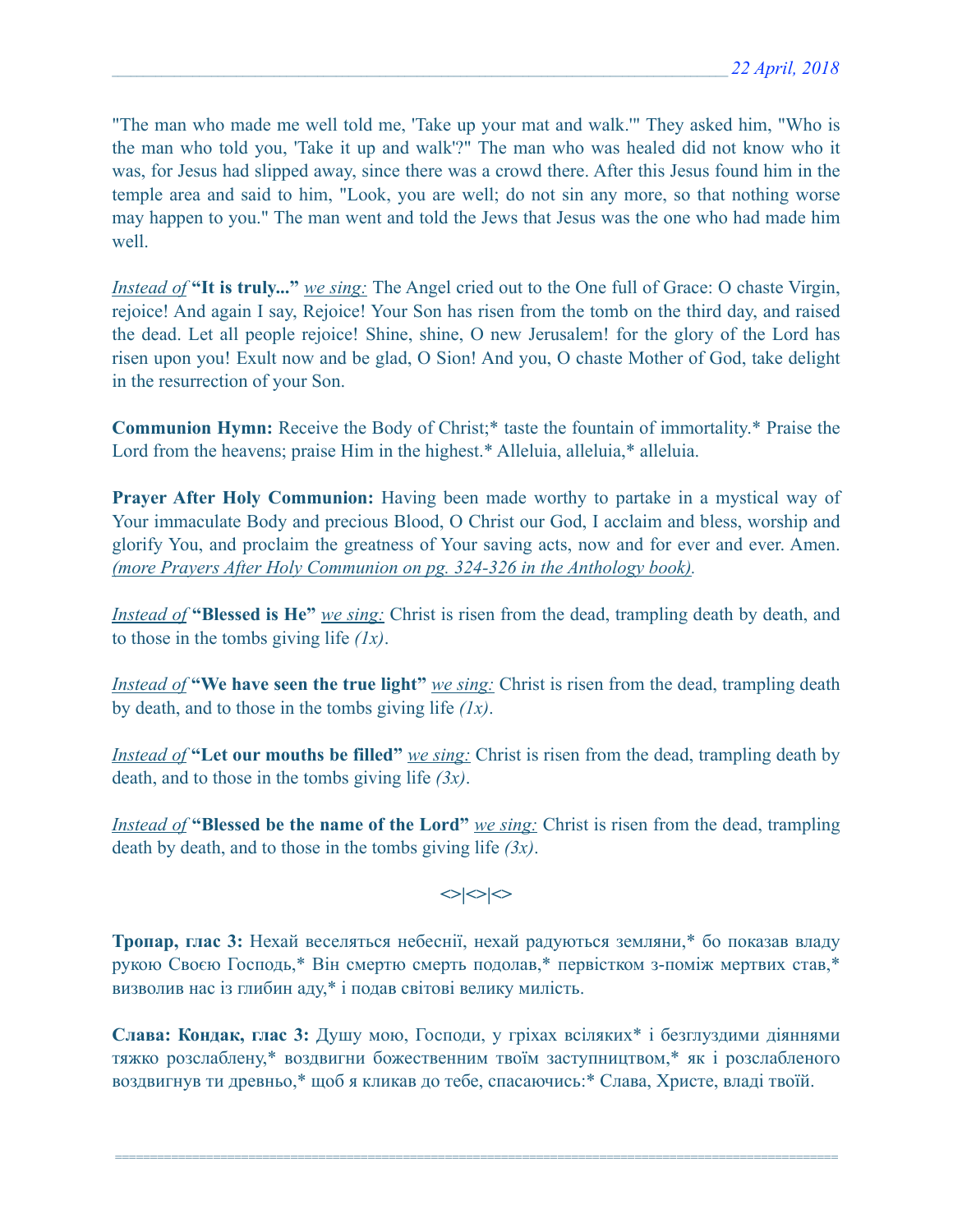**І нині: Кондак, глас 8:** Хоч і у гріб зійшов ти, Безсмертний,\* та адову зруйнував ти силу,\* і воскрес єси як переможець, Христе Боже,\* жінкам-мироносицям звістивши: Радуйтеся,\* і твоїм апостолам мир даруєш,\* падшим подаєш воскресіння.

**Прокімен, глас 1:** Будь, Господи, милість твоя на нас,\* бо уповали ми на тебе. *Cтих:* Радуйтеся, праведні, у Господі, правим належить похвала.

**Апостол - Дія. 9:32-42 - З книги Діянь Святих Апостолів читання:** Тими днями Петро, обходячи всі усюди, прибув і до святих, що мешкали в Лідді. Там він знайшов одного чоловіка, на ім'я Еней, що лежав на ліжку вісім років і був паралітик. Петро сказав до нього: «Енею, Ісус Христос тебе оздоровляє. Устань і сам постели собі ліжко!» І вмить той підвівся. І бачили його всі мешканці Лідди та Сарону, і навернулися вони до Господа. Була ж у Яффі одна учениця, на ім'я Тавита, що значить у перекладі Дорка (Сарна). Вона була повна добрих діл та милостині, що чинила. І сталося тими днями, що вона занедужала й умерла. Обмили її і поклали в горниці. А що Лідда лежить близько Яффи, учні, почувши, що Петро там, послали двох чоловіків з просьбою до нього: «Не отягайся прийти аж до нас!» Петро негайно рушив з ними. І як прийшов, вони його повели наверх у горницю, де всі вдови оточили його з плачем, показуючи йому туніки й плащі, що їх робила Дорка, бувши з ними. Велівши всім вийти з хати, Петро став на коліна й почав молитися, а повернувшись до тіла, мовив: «Тавито, встань!» І та відкрила свої очі й, побачивши Петра, сіла. Він же подав їй руку та й підвів її і, прикликавши святих та вдів, поставив її живою. Довідалась про це вся Яффа, і багато повірило в Господа.

**Алилуя, глас 1:** *Cтих:* Милості твої, Господи, повік оспівуватиму, з роду в рід. *Cтих:* Бо сказав ти: Повік милість збудується.

**Євангеліє - Івана 5:1-15 -** У той час Ісус прибув до Єрусалиму. А є в Єрусалимі при Овечих воротах купелеве місце, по-єврейському воно зветься Витесда, що має п'ять критих переходів. Лежала в них сила недужих, сліпих, кривих, усохлих, які чекали, коли то зрушиться вода: ангел бо Господній сходив час від часу в купелеве місце та й заколочував воду, і хто, отже, перший поринав по тому, як вода заколочувалася, то одужував, – хоч яка б там була його хвороба. Один чоловік там був, що нездужав тридцять і вісім років. Побачив Ісус, що він лежить, а довідавшися, що було воно вже дуже довго, каже до нього: «Бажаєш одужати?» «Не маю нікого, пане, – одрікає йому недужий, – хто б мене, коли ото вода зрушиться, та й спустив у купіль: бо ось тільки я прийду, а вже інший передо мною поринає.» Мовить Ісус до нього: «Устань, візьми ложе твоє і ходи!» Відразу ж і одужав той чоловік, і взяв ложе своє і почав ходити. Був же той день – субота. Юдеї і кажуть до одужалого: «Субота адже ж! Не личить тобі ложе носити!» А той їм у відповідь: «Візьми ложе твоє і ходи, – сказав мені, хто мене оздоровив.» Спитали його: «Хто він – той, що сказав тобі: Візьми і ходи?» Та одужалий не знав, хто він, бо Ісус зник у натовпі, що юрмився на тому місці. Щойно потім знайшов його Ісус у храмі й мовив до нього: «Оце ти видужав, – тож не гріши більше, щоб щось гірше тобі не сталось.» Чоловік пішов і оповів юдеям, мовляв, той, хто його оздоровив, – Ісус.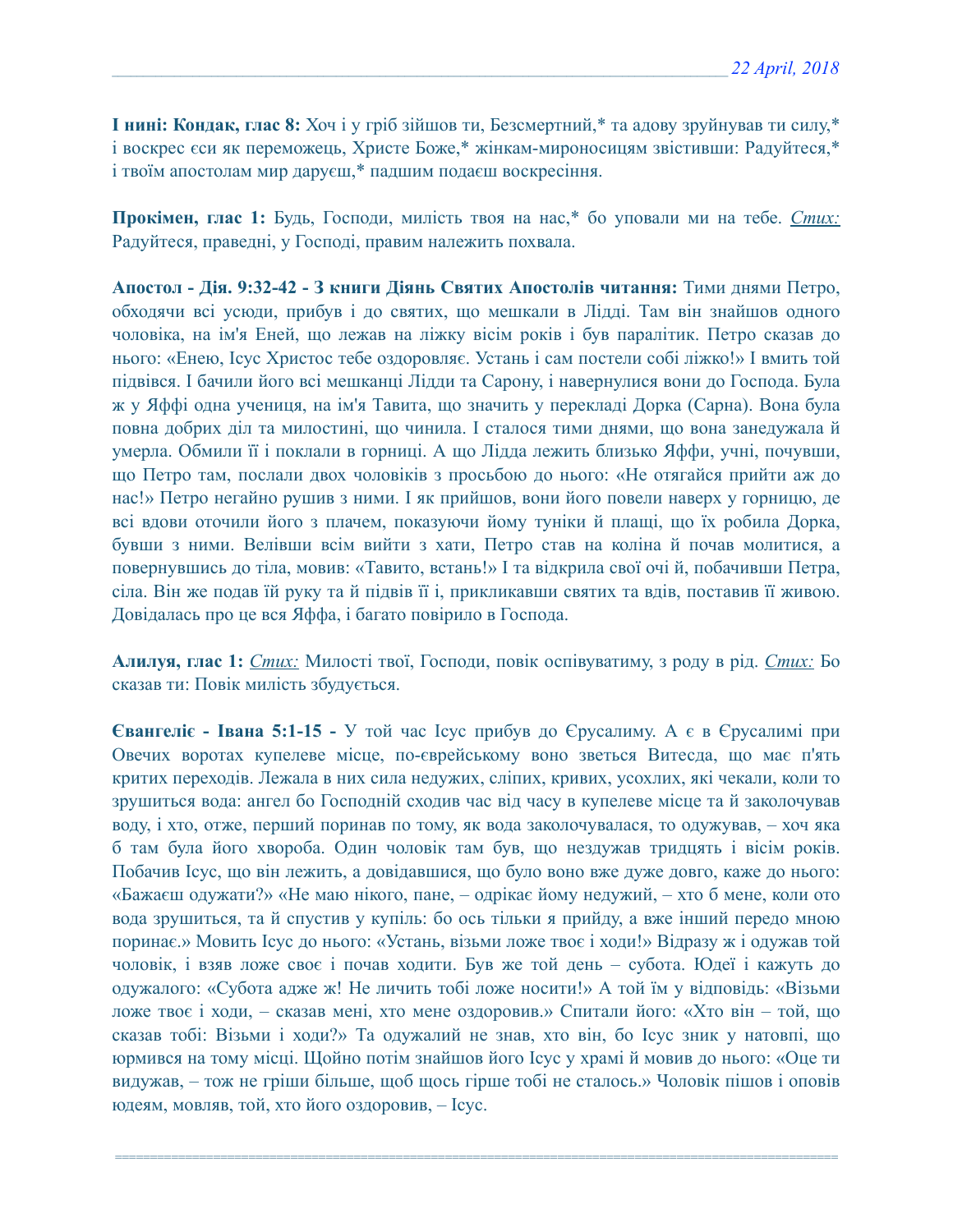*Замість* **"Достойно"** *ми співаємо:* Ангел сповіщав Благодатній: Чистая Діво, радуйся. І знову кажу: Радуйся. Твій Син воскрес тридневний із гробу, і мертвих воздвигнув він; люди, веселіться. Світися, світися, новий Єрусалиме, слава бо Господня на тобі возсіяла. Радій нині і веселися, Сіоне. А ти, Чистая, красуйся, Богородице, востанням рождення твого.

**Причасний:** Тіло Христове прийміть,\* джерела безсмертного споживіть. Хваліте Господа з небес,\* хваліте Його на висотах. Алилуя, aлилуя, aлилуя!

**Молитва По Святім Причастю:** Таїнственно удостоївшись бути причасником Твого пречистого тіла і чесної крови, Христе Боже, оспівую і благословлю, поклоняюся, і славлю, і величаю спасіння Твої, Господи, нині і повсякчас, і на віки вічні. Амінь. *(більше Молитов По Святім Причастю на ст. 80-87 в маленькій книжечці "Божественна Літургія")*.

*Замість* **"Благословен, хто йде в ім'я Господнє"** *співаємо:* Христос воскрес із мертвих, смертю смерть подолав, і тим, що в гробах, життя дарував *(1x)*.

*Замість* **"Ми бачили світло істинне"** *співаємо:* Христос воскрес із мертвих, смертю смерть подолав, і тим, що в гробах, життя дарував *(1x)*.

*Замість* **"Нехай сповняться"** *співаємо:* Христос воскрес із мертвих, смертю смерть подолав, і тим, що в гробах, життя дарував *(3x)*.

*Замість* **"Будь ім'я Господнє"** *співаємо:* Христос воскрес із мертвих, смертю смерть подолав, і тим, що в гробах, життя дарував *(3x)*.

# ANNOUNCEMENTS

- ✦**HAPPY BIRTHDAY** to THOMAS MACGILLIVRAY, MURRAY CHAPMAN and all those who celebrated their birthdays this past week. May the Lord Our God continue to bless you abundantly and the Holy Mother of God protects you at all times. Христос Воскрес!
- ✦**KNEELING DURING EASTER SEASON**  a reminder that traditionally from Easter Sunday until Pentecost we do not kneel during the Divine Liturgy. As a sign of our redemption and final resurrection, we offer our prayers to God while standing.
- ✦**PRAYER REQUEST:** Please keep in your prayers GORD HRYHORYSHEN, CORNELL BABIE and other members of our parish, our family and friends who are ailing, in hospitals, nursing homes and those who are not able to join actively in their community.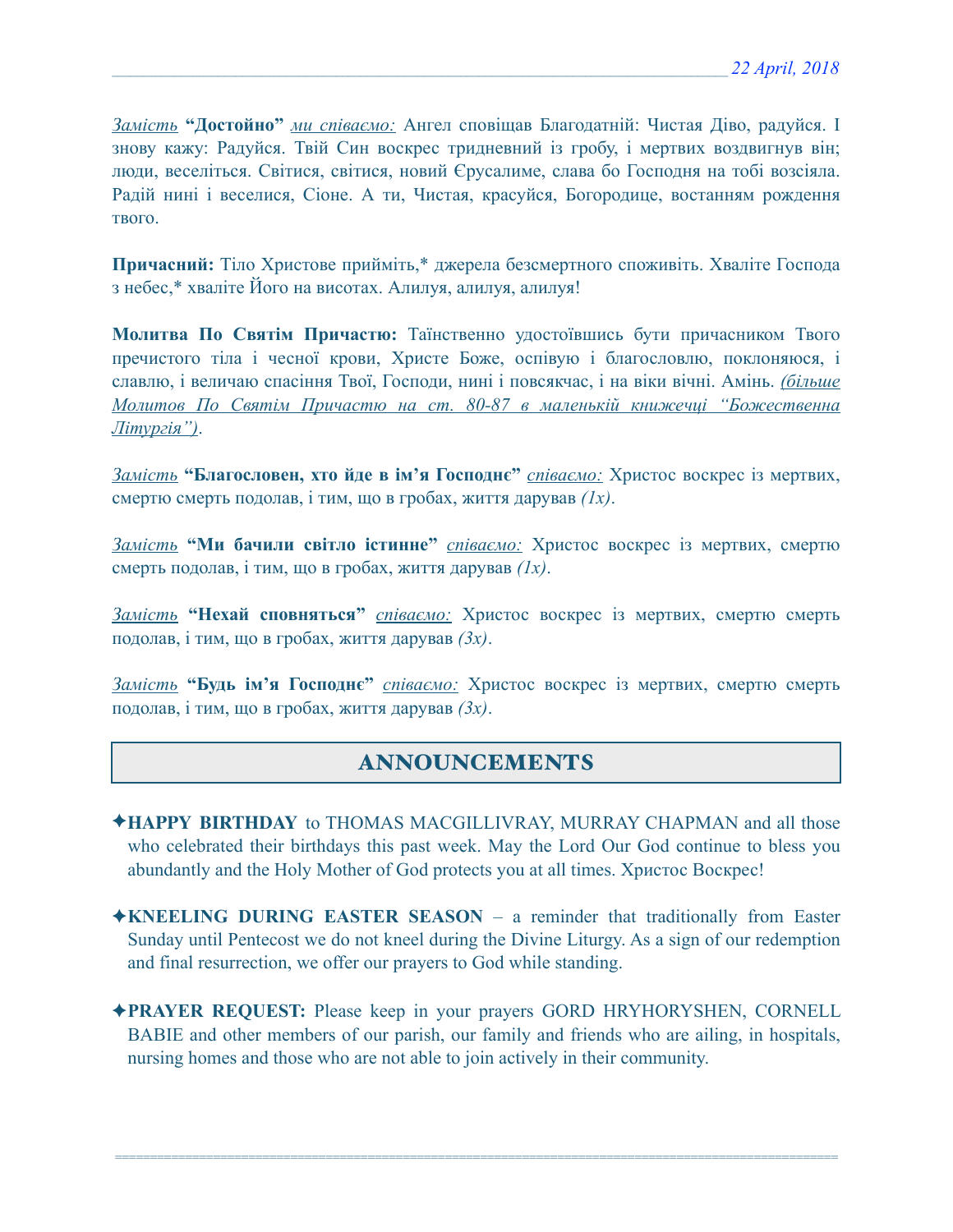- ✦**AUTOMATED EXTERNAL DEFIBRILLATOR (AED)** We are seeking donations, or sponsors, who would be willing to help St. Nicholas Parish purchase an **Automated external defibrillator (AED).** Did you know that sudden cardiac arrest is a major public health problem and effects an estimated 500 000 people every year? Sudden cardiac arrest is a condition in which the heart suddenly and unexpectedly stops beating. Using an automated external defibrillator or AED on a person who is having sudden cardiac arrest may save the person's life. AEDs are designed to be simple to use in any location. AED is a small, lightweight, and portable electronic device that delivers an electric shock through the chest wall of a person whose heart has stopped beating. We would like to have our own AED on site so that we can be prepared if we someone should need to be treated for sudden cardiac arrest. Our goal is to raise \$1500.00 to purchase 1 AED for the parish. Please share and contribute what you can. Help us achieve our goal for providing this important life saving tool for our parishioners and guests.
- ✦**ST. NICHOLAS BOOK STORE:** The Divine Liturgy An Anthology of Worship **\$25**; "Christ Our Pascha" Catechism of the Ukrainian Catholic Church/"Христос Наша Пасха" Катехизм Української Католицької Церкви - **\$25**; "Sing to Our God" hymn book - **\$15**; Молитовник "Прийдіте Поклонімся" - **\$10**.
- ✦**TRAVELING ICON:** Anyone interested in gracing their home with Christ The Teacher Icon can call Darlene DeMerchant at 250.727.3837.
- ✦**PARISH CALENDAR OF BIRTHDAYS & ANNIVERSARIES:** If you would like to be included in our Parish Calendar of Birthday and Anniversary celebrations, please put date in our calendar located at the church vestibule. Each week, we will list the names in our parish bulletin so we can celebrate these happy occasions together!
- ✦**JOIN OUR CHOIR:** Do you enjoy singing? Please consider joining our St Nicholas Parish Choir and remember that we ALWAYS looking for new members! Contact Motria Koropecky for details at 250.658.3051.
- ✦**CATECHISM ANNOUNCEMENT:** "*And they were bringing to Him also the infants, in order that He may be touching them; but after the disciples saw it, they rebuked them. But Jesus called them to Himself and said, Let alone the little children to come to Me, and cease hindering them; for of such is the kingdom of God*." We are happy to welcome all children to our St. Nicholas The Wonderworker catechism program. Weekly classes are scheduled Sunday morning during Divine Liturgy. We want your children to learn more about their Catholic faith, sacred scripture, feast days, and religious practices and customs of the Ukrainian Catholic church. If you have any questions, please do not hesitate to contact Marian Chalifoux at 250.507.1005.
- ✦**THRIFTY'S PRE-PAID FOOD CARDS** We all have to buy groceries. Why not have 6% of it returned back to the church at no extra charge! Cards are available in \$100, \$200, and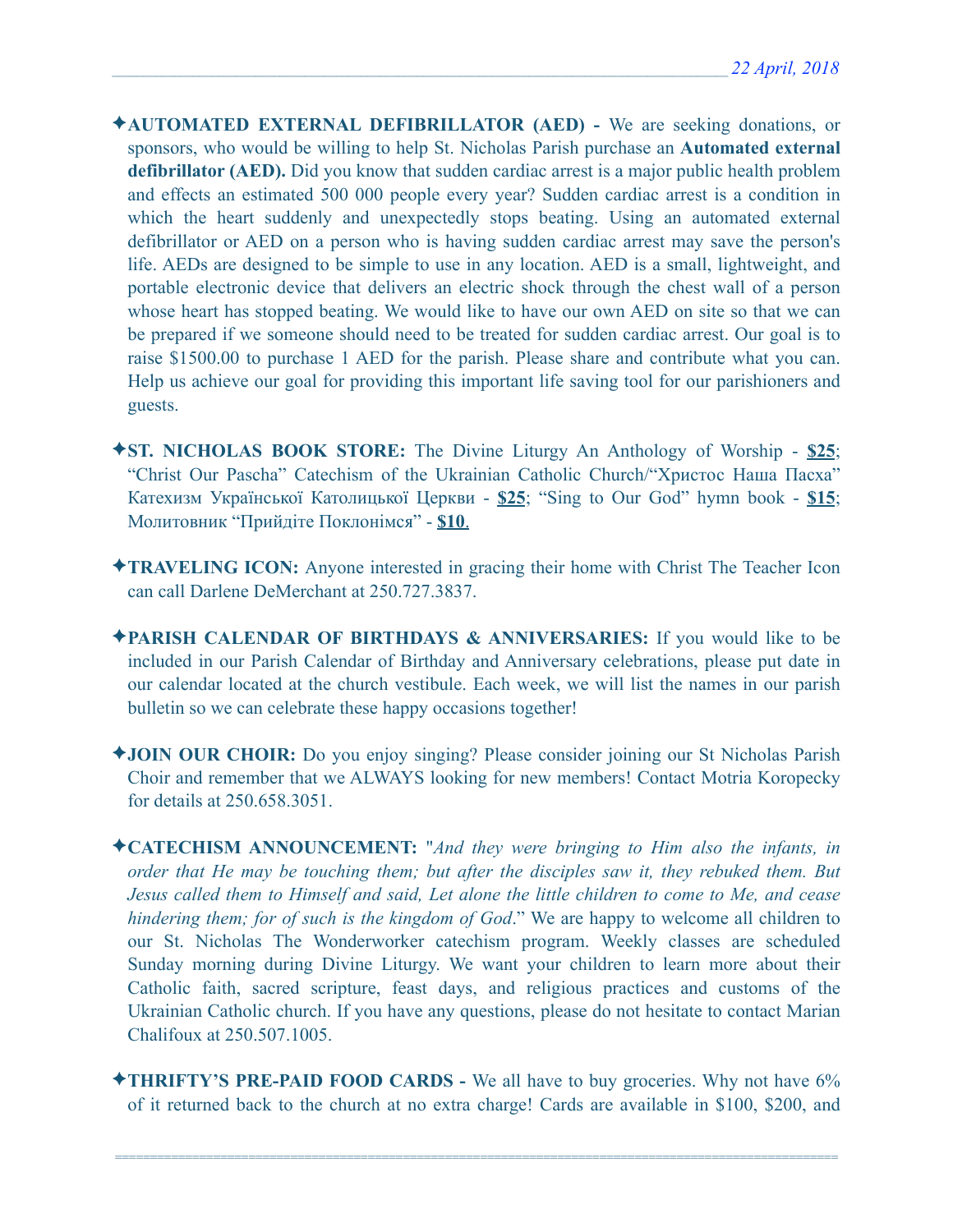\$500 denominations. Talk to Alec after today's liturgy to pre- order your cards. We need to sell A LOT of them! We encourage you to consider purchasing them for yourselves as gifts too.

- ✦**BE A STEWARD:** Have you ever wondered what more can you do to help our parish? Here are some suggestions: **Steward** of property security; **Steward** of grounds cleaning; **Steward** of cleaning church; **Steward** of church linen; **Steward** of outreach; **Steward** of caring; **Steward** of prayer; **Steward** of service. Quite often, our homebound or senior members, once active in their younger years, want to find purpose in their senior years. It's not only about doing but about "BEING" present to others. Contact Fr. Yuriy **OR** Darlene DeMerchant for more information. You will be amazed how "BEING" can make a difference.
- ✦**PARISH LIBRARY:** please visit our parish library and browse through the books on spirituality, church history, iconography, history of the Ukrainians in Canada, children's books and more… The library is located in the church vestibule. Please use a library book sign out form when borrowing a book.
- ✦**SUNDAY COFFEE VOLUNTEERS** act as hosts and serve light refreshments following the Sunday morning Divine Liturgy, providing an opportunity for the faithful to socialize with friends and visitors following their shared worship experience. We thank all of our parishioners who kind volunteer to serve refreshments. Whether you are new to the Parish, or are a longtime members, please join us for coffee.
- ✦**WE SHARE THE AIR:** Please keep it healthy and fragrant free. Someone in this area is scent-sitive. The chemicals used in scented products can make some people sick, especially those with fragrance sensitivities, asthma, allergies and other respiratory ailments. PLEASE DO NOT \*wear perfume, cologne, lotion, aftershave and other fragrances; \*USE unscented personal care products. Be Sensitive to Others. Thank you for your understanding. *St. Nicholas parish.*
- ✦**APRIL 15, SUNDAY DONATIONS:** Coffee: \$25.20; Vigil lights: \$14.00; Loose collection: \$72.00; Envelope collection: \$907.00; Pre-authorized donations Apr 9 to Apr 15: \$120.00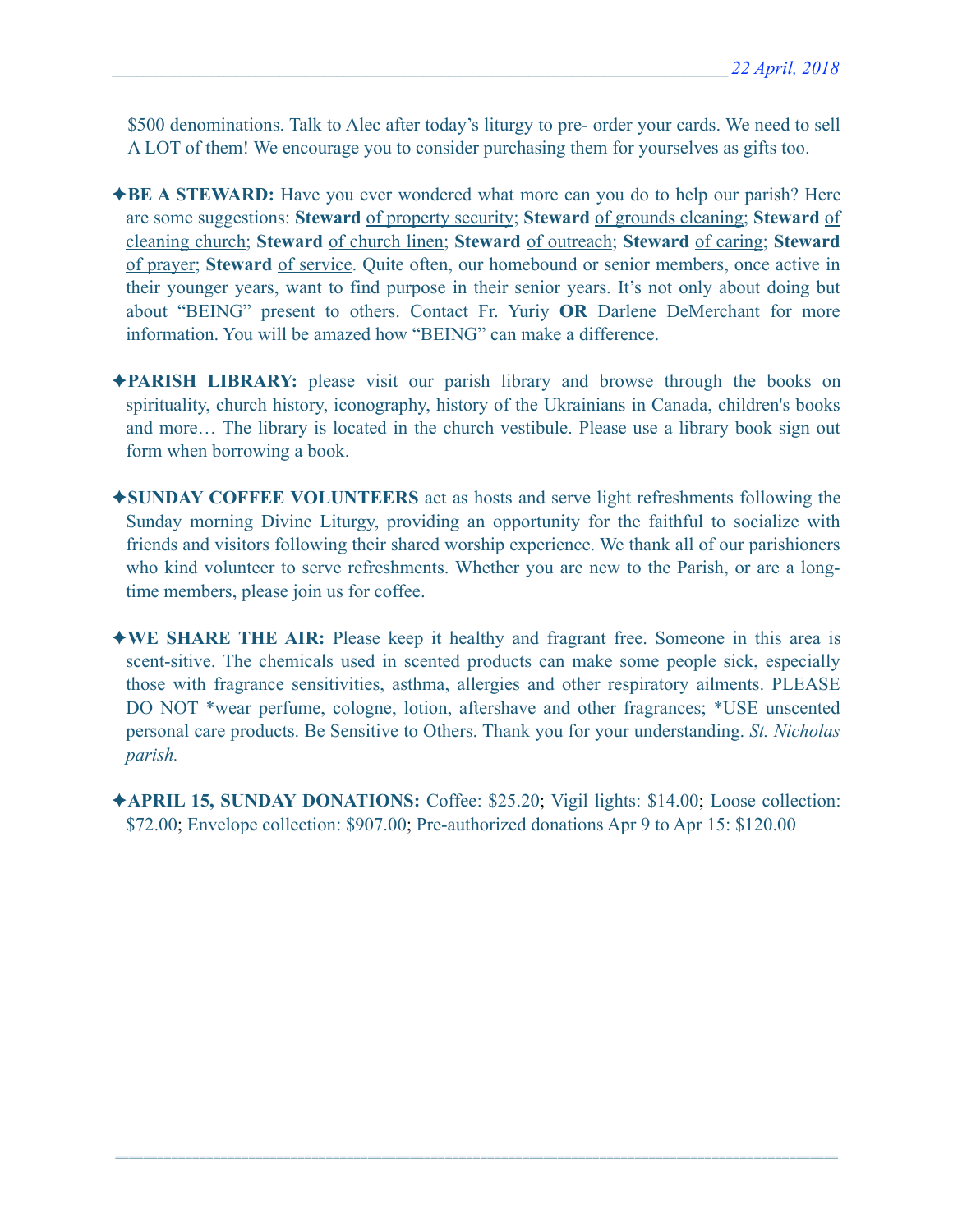### READING THE CATECHISM *"CHRIST - OUR PASCHA"*



#### *B. The Three Orders of the Divine Liturgy*

 *#393* In our Church, the Divine Liturgy is served according to three orders, those of the bishops, Saint John Chrysostom and Saint Basil the Great, and that of the Presanctified Gifts. Ordinarily it is the Liturgy of Saint John Chrysostom that is celebrated. The Liturgy of Saint Basil the Great is celebrated ten times a



year, namely: on all five Sundays of Great Lent, on Great and Holy Thursday, on Great and Holy Saturday, on the eves of Christmas and Theophany, and on the feast of Saint Basil the Great. From Monday to Friday during Great Lent, as a sign of the anticipation of Christ's Pascha and glorious second coming, the Church does not offer the Eucharistic oblation, that is, the Liturgy of Saint John Chrysostom or Saint Basil the Great.

*#394* In order to sustain the faithful in the spiritual effort of fasting during Lent, the Church celebrates the Liturgy of the Presanctified Gifts. At this Liturgy, the faithful partake of the Holy Gifts that were consecrated the previous Sunday. No Divine Liturgy is celebrated on the Wednesday and Friday of Cheesefare Week, the Monday and Tuesday of the first week of Lent, or on Good Friday, which is why according to tradition these are non-liturgical days. It is customary to celebrate the Liturgy of the Presanctified Gifts on the Wednesdays and Fridays of Great Lent, which is why we call all the Mondays, Tuesdays and Thursdays of Lent nonliturgical. The Church maintains the practice of non-liturgical days in order to remind us that we are only approaching the fullness of the kingdom of God, and in order that the Eucharist not become for us just a habit, but that it may always be a dynamic event.

# CAMP ST. VOLODYMYR - August 19-26, 2018

 Start planning your summer holidays now! Come join us to celebrate our 34th year of camp for children in our Eparchy! Camp St. Volodymyr is a great place to be physically active, build self-confidence and self-esteem, develop life-long skills while reconnecting with nature and building friendships. Our camp is also a wonderful opportunity to experience God through nature and the companionship of others.

 Campers will learn about the Ukrainian language and culture along with games, hiking, sports, arts and crafts, camp fires, water activities and much more!

 If you are between the ages of 7-15 this is a summer must do! Registration is \$380. Book by July 4 to save \$50. Bus transportation is also available to and from New Westminster.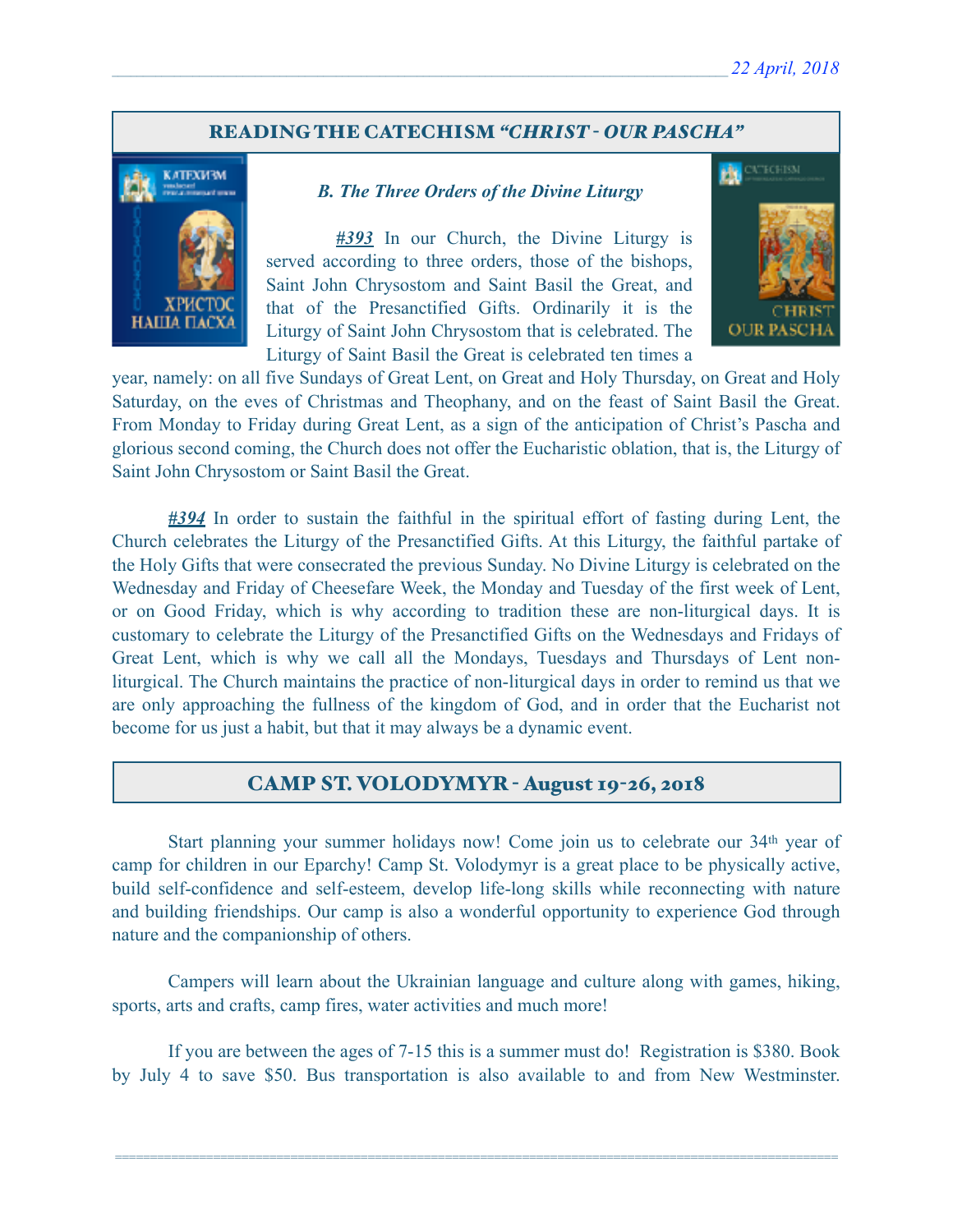Register online using Eventbrite. Search "Camp St. Volodymyr BC 2018." For more information contact Jennifer Caldwell @ 604.220.0584 or [jennsawka@hotmail.com.](mailto:jennsawka@hotmail.com)

**WAYS TO SUPPORT OUR CAMP:** Camp St. Volodymyr is a nonprofit camp, run on a volunteer basis. Please contact Jennifer if you are interested in helping.

**VOLUNTEER as a Camp Counsellor:** We are seeking between 8-10 individuals to help plan and organize our camp activities. Apply online using Eventbrite. Search "Camp St. Volodymyr BC 2018." Applications due May 15, 2018. All volunteers will be subject to a criminal record check and must sign the camp code of conduct.

**VOLUNTEER as a Camp Chef:** We are seeking between 4-6 individuals to help us each day in the kitchen. It is your opportunity to get creative and be a part of the campers top 5 things at camp; The Food!

**VOLUNTEER as our Camp Nurse:** We are looking for an individual to be our camp nurse. This is a wonderful opportunity to get to know the children in our Eparchy. This position would require valid first aid and nursing certification. Responsibilities would include administering medications brought by campers/staff as well as recording all incidents and treatments. Supplies and medications are provided by the camp.

**DONATE Food:** We are always happy to accept food donations of fresh fruits and vegetables, breakfast items; cereal, syrup, pancake mix, jam, Nutella, lunch items; chicken soup, Kraft dinner, cheese, drinks; juice boxes, powdered drinks, brownie/cake mixes, Jello, snack bars, cookies or treats. Gift certificates to Superstore and Costco are also welcomed.

 **DONATE Monetarily:** Each year the Eparchy sponsors several children to attend. You can help send a deserving child to camp through your donations. Donation can be made through the Eparchy or online at our Eventbrite page. Tax receipts can be issued for donations of \$25 or more.

=======================================================================================================

Visit our website *[www.nweparchy.ca](http://www.nweparchy.ca)*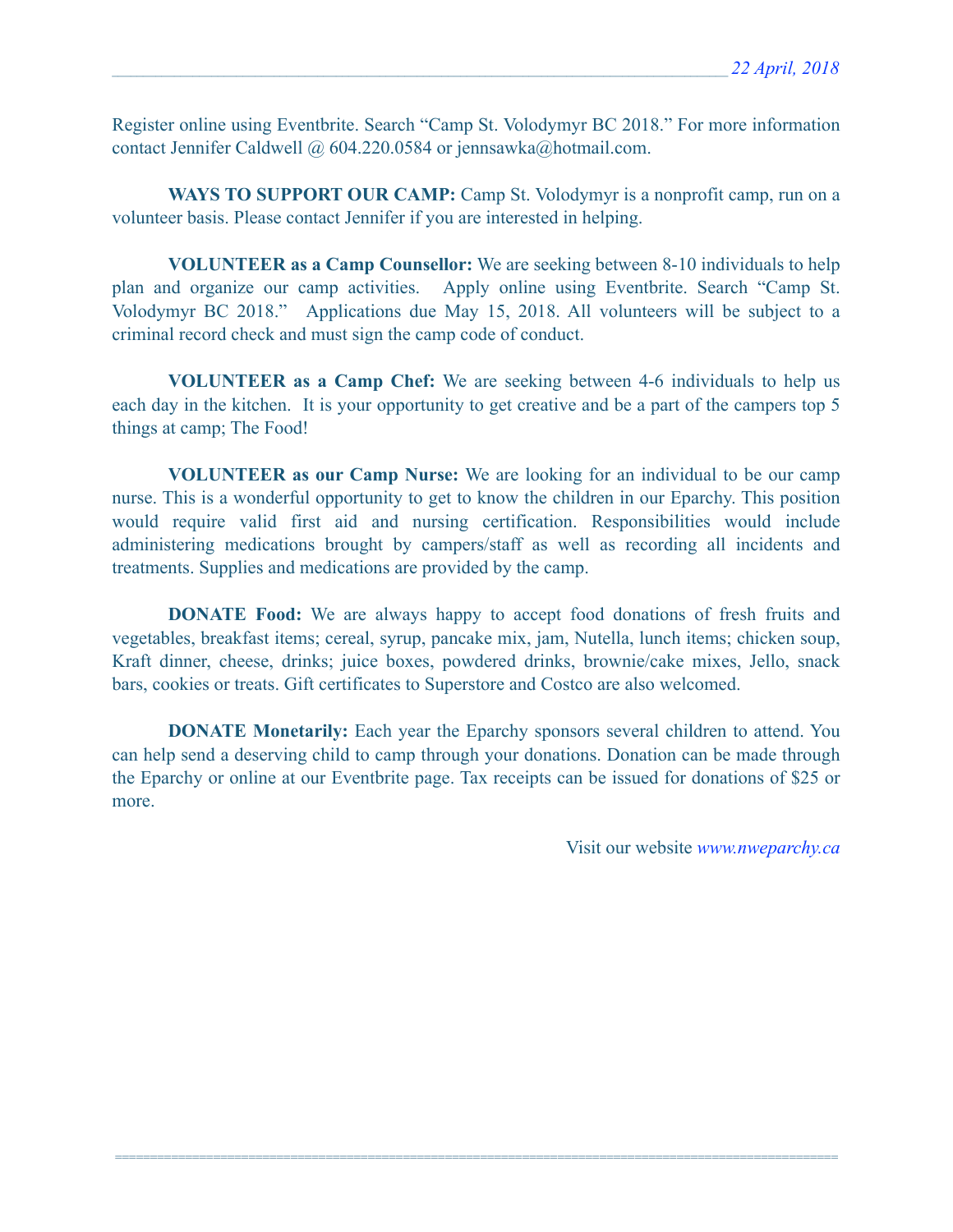### UPCOMING ORDINATION FOR THE PEARCHY



**Chancery Office Eparchy of New Westminster** 

22 April 2018

Christ is Risen! Indeed He is Risen!

Dear Friends,

 I would like to share with you some wonderful news for our Eparchy. In December of 2015 Andriy Malysh visited our Eparchy at my invitation. He was in his final year of a Masters-Licentiate Degree in Evangelization at the Pontifical Lateran University in Rome. He completed his seminary training at Holy Spirit Seminary in Lviv and his Philosophy and Theology from Ukrainian Catholic University in Lviv. Andriy was born in Nadvirna, Ivano-Frankivsk Oblast, Ukraine. After his studies in Rome, he married Ivanka Danylyk of Lviv. They have a daughter, Daryna who was born in October of last year.

 As you know I was appointed the head of the Vibrant Parish Working Group of the Ukrainian Greek Catholic Church in 2011. In the autumn of 2016, I hired Andriy to be our fulltime Administrative Secretary of the Working Group. In 2017 I was asked by His Beatitude Sviatoslav to head a special team to conduct an audit of the financial structures and activities of the Ukrainian Greek Catholic Patriarchal Curia (Chancery). Among the team members I brought on board Andriy Malysh who assisted in the coordination of our audit team.

 Andriy has visited our Eparchy a few more times since 2015 including 2017 for our Holy Week and Easter celebrations with his wife Ivanka. During these visits Andriy along with Ivanka and I have been on a journey of vocation discernment. I am very pleased to announce that Andriy will be ordained a sub-deacon and a deacon for our Eparchy. These ordinations will take place in Lviv. His ordination as a deacon will be celebrated at the Patriarchal Centre Chapel of the Annunciation in Lviv on Sunday 20 May of this year. Andriy will continue to work in Lviv with the Vibrant Parish Working Group for the next year or so and then God willing he will be ordained a priest for our Eparchy and will come to British Columbia with his family to begin his pastoral ministry with us.